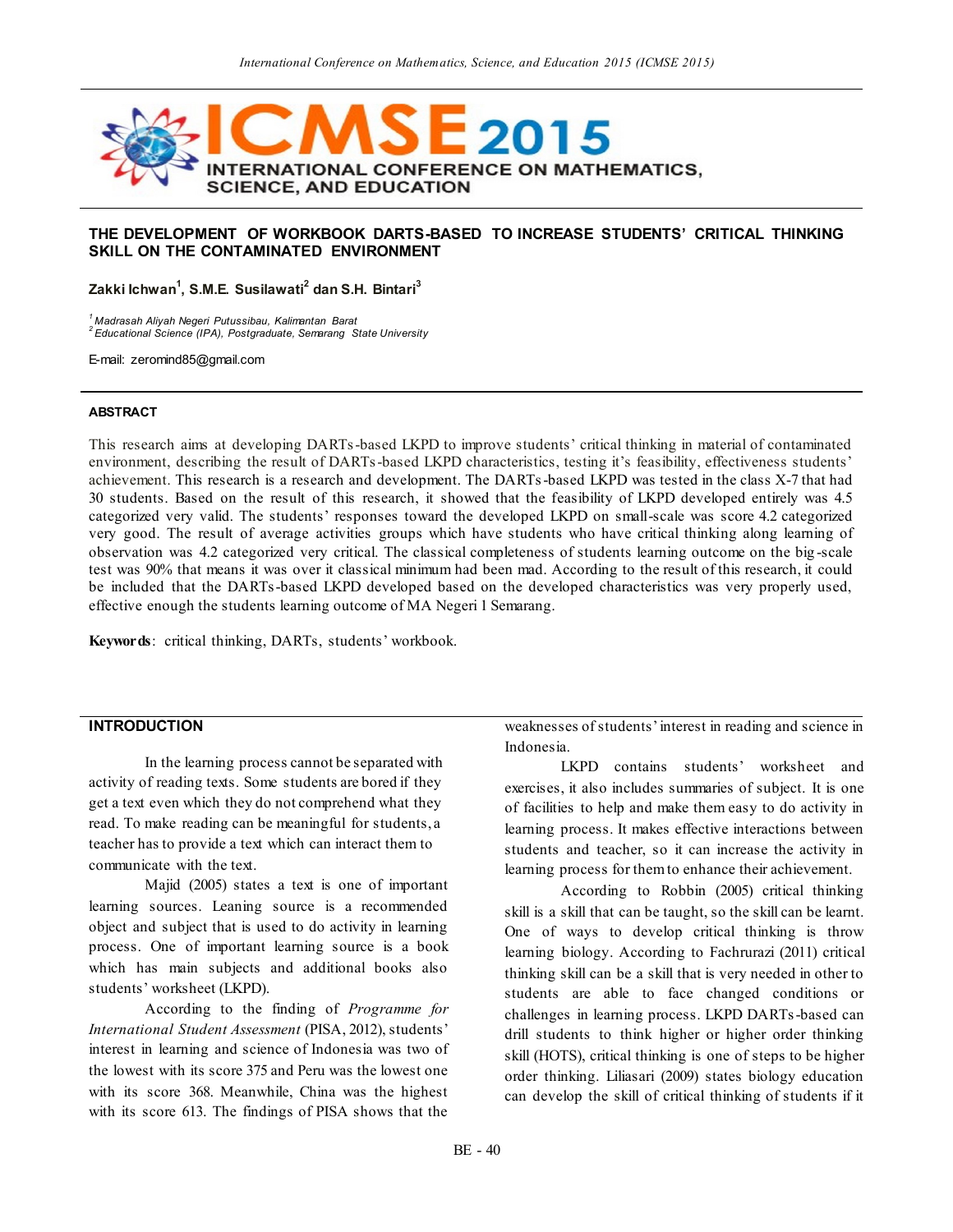is printed out in a learning model that can be developed conceptual framework for students effectively.

The term of *DARTs* stands for *Directed Activities Related to Texts* which can be meant as directed activities with text or topic. *DARTs* can be applied into many kinds of situation that students do not always need to do experiment directly, students understanding toward context on LKPD *DARTs-based* and skill logic of students and argumentation that will built students critical thinking skill. The LKPD concept with *DARTs-based* in biology is expected that students are able to identify problems, comprehend facts, make decision around the nature and changed environments.

The contaminated environment in Biology learning was collaborated with a learning model *DARTsbased* or guided activities in reading texts. *DARTs* can be "*Reconstruction DARTs*" and "*Analysis DARTs*". According to Wray & Lewis (Monks, et al. 2000) states that *DARTs* activities can make students to be critical thinkers and researchers. Texts as facilitation to learn Biology through *DARTs* can be student's worksheet or LKPD which its components are adjusted with *DARTs* forms and it should increase the critical thinking of students. Conducting at Madrasah Aliyah Negeri 1 Semarang and interviewed the teachers that LKPD which spread out had many short texts, so it was not interesting for students. LKPD used did not increase critical thinking. The students had not drilled yet in improving critical order thinking. The use of developed LKPD through *DARTs-based* was expected helping teachers to increase reading activities, critical thinking, and creativity, develop process skill and collaboration. This aim of research is how the feasibility of LKPD which consists of language, developed presentation is and also how the effectiveness of LKPD through *DARTs-based*  increase students' critical thinking.

## **METHODS**

This research was designed as *Research and Development*, development of LKPD *DARTs*-based to increase critical thinking skill. This research had been held on April to Mey 2015 at 10th class of Madrasah Aliyah Negeri 1 Semarang. It was undertaken to produce a particualar product and test its efffectiveness (Sugiyono, 2011). The developed insturments of research were syllabus, lesson plan, material, students worksheet (LKPD) in the material of contaminated environment. After doing the developed LKPD *DARTs*-*based,* there would be a research which aims to see properness, affectivity, and influence of LKPD *DARTs-based* that has been developed toward learning outcome of students.

The analyzed skills in this research were critical thinking which could be seen from twelve sub indicators of thinking: 1) focus on simple elaboration, 2) analyze argument, 3) question and answer the clarification and question challenge, 4) consider if the source is believable or not, 5) observe and consider observation, 6) deduce and consider deduction, 7) induce and consider induction, 8) make and examine the values of consideration, 9) identify terms and consider definitions, 10) identify assumsion, 11) decide an action, and 12) interact with other people in which every indicators have sub indicators as the reference to decide the level of higher order thinking of students. Critical thinking skill could not be practiced in one or two meetings. Therefore, the researcher divided into every sub which were taught twice in 6 meetings in other to it fulfils the twelve indicators of critical order thinking and did it in group.

## **RESULT AND DISCUSSION**

As the result analysis of research above, it got the result that LKPD *DARTs-based* can be one of choice as a media which helps learning especially in learning contaminated environment. LKPD *DARTs-based* has been developed in this research has been valid and proper to be used in learning. The developed LKPD *DARTsbased* was potential to increase students critical thinking skill and effective so, it increase students' competence.

Results score by experts about LKPD *DARTsbased* with contaminated environment as the theme that had been developed in learning material showed the score 4,5 that categorized very good which means it was very proper to use (Table 1). This result is suitable with the assessment of developed LKPD *DARTs-based* showed it was very good which means it was very proper to use. LKPD *DARTs-based* on the small-scale of response test that aimed to test its clarity, it showed that LKPD *DARTs-based* was very good. As the suggestions given by the validators of material, it needed to have additional references, revision from error typing, unclear pictures, concept the biology material. LKPD *DARTsbased* also needs revision for right spelling (EYD). The assessment of developed LKPD *DARTs-based* showed its score 4.5 categorized very good, it means it was very proper o use (Table 2). The suggestion from the validator, LKPD had to use a formal, communicative, and was easily understood language for students to study the subjects especially its pictures which should be clearer and reduce the mistaken typing so that it could be proper to use as a learning media. The result of small-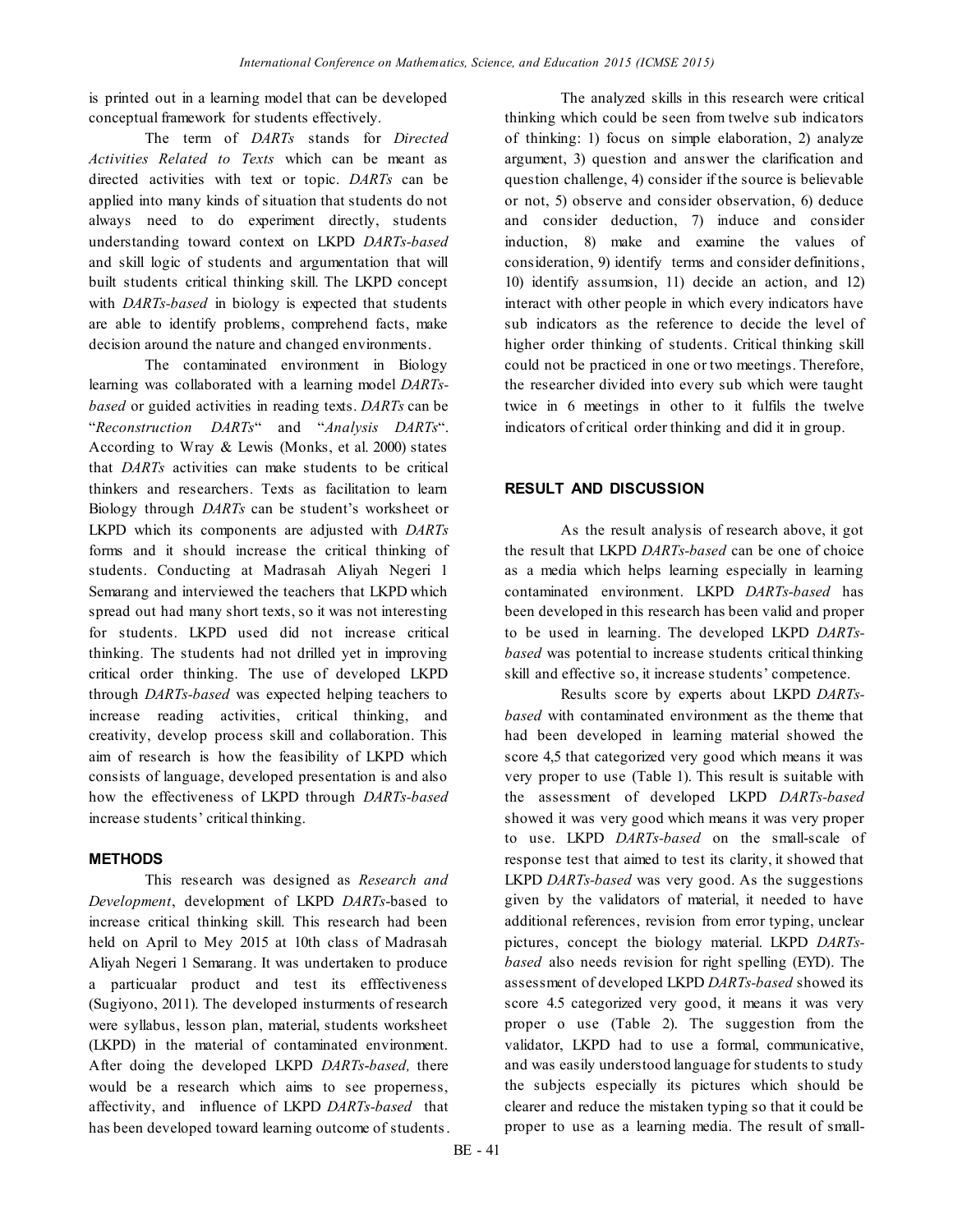scale toward LKPD *DARTs-based* to KIR group showed the developed LKPD categorized very well (Table 3). The result of assessment showed language aspect got lower score than other aspects, meanwhile the presentation aspect got maximal scores. The given suggestions were the questions had to be direct short questions, some unsuitable words in EYD, put additional attractive pictures and clear those pictures, and other comment that given toward LKPD was the problems which appear on daily life.

The big-scale test was conducted at X.7 class which consists of 30 students. The obtained data consisted of the result of students learning outcome, activities of critical thinking of students, learning outcome showed 90% which means it was complete (Table 4). A class could be complete (classical completeness) if 85% of students had achieved the classical completeness 80% from total of students with standard minimum score (KKM)  $\geq$  75 has been considered by MAN 1 Semarang with the highest score was 95 and the lowest was 60. There were 4 students could not KKM, it was caused they were passive in discussing and they also did not understand the questions well. It was also caused by kind of questions which need high skill in analyzing and evaluating them so, it requires the regular exercises in teaching and learning process (Suryanti, 2008).

The average data of activity each groups on the big-scale test during discussion about contaminated environment as the theme was 4.7 with categorized very critical that showed there were well interactions and responses between a group and other groups that have different arguments (Table 5). Such case was proven that the students were more spirit and enjoyable joining the learning process used LKPD *DARTs-based* about contaminated environement as the theme which has been developed than memorizing the material only that applied in previous learning biology. The developed LKPD *DARTs-based* was able to encourage students to think critically and develop their own concept to accomplish a problem and they were also able to combine with the nearby environment through the provided pictures and problems in the LKPD *DARTsbased*. The improvement of learning outcome and activity from critical thinking of students were good

because they were able to have logic and argument during learning process.

The result of carrying out the activities in critical thinking group in which students used LKPD *DARTs-based* on indicator of analyzing argument got the score 3,7 included the lowest category. It was caused every groups had been accustomed yet applying the learning process through the activities of critical thinking in which it demands analysis skill. Generally the students had activities of high order critical thinking. Indicator of interaction with other people got 4,7 categorized very critical and it was the highest score. It was caused every groups had been able to interact each other to process recycling some wasted products into worth things with their own deal and they were able to present it.

By applying LKPD *DARTs-based* students learnt how to understand a phenomena problem that was happening on their environment, identify the problem, understand the facts, and make a decision about the nature and changes of environment through reading text of *DARTs*. This is suitable with Cimer's opinion (2012) that if students did not enjoy with the way of knowledge that taught, they enable to show no interest and negative attitude toward the knowledge and teaching process. It means that their interest toward the developed LKPD *DARTs-based* could increase their learning outcome meanwhile uninteresting attitude toward the developed LKPD *DARTs-based* will decrease their learning outcome especially on the contaminated environment as the theme.

The students also could work together and help each other in their own group and communicate and share their arguments with other groups. This is suitable with an opinion by Khalil & Rukban (2010) that a discussion will facilitate students' skill in working together and causes they learn independent so, it increases their achievement. Purbaningsih (2013) states that the applying group discussion could increase the critical thinking skill. Based on the obtained data from the assessment of validator, learning outcome, student's activities, and students' responses had reached the decided indicators, so LKPD *DARTs-based* is very proper to use on the subject of contaminated environment on second semester at class X of MA Negeri 1 Semarang.

**Table 1.** The Result of Assessment Validation for the Subject

| No. |                                |     | <b>Score</b> |         |  |
|-----|--------------------------------|-----|--------------|---------|--|
|     | <b>Component</b> Aspects       | Vdr | Vdr II       | Average |  |
|     | The properness of presentation | 4., |              | 4.7     |  |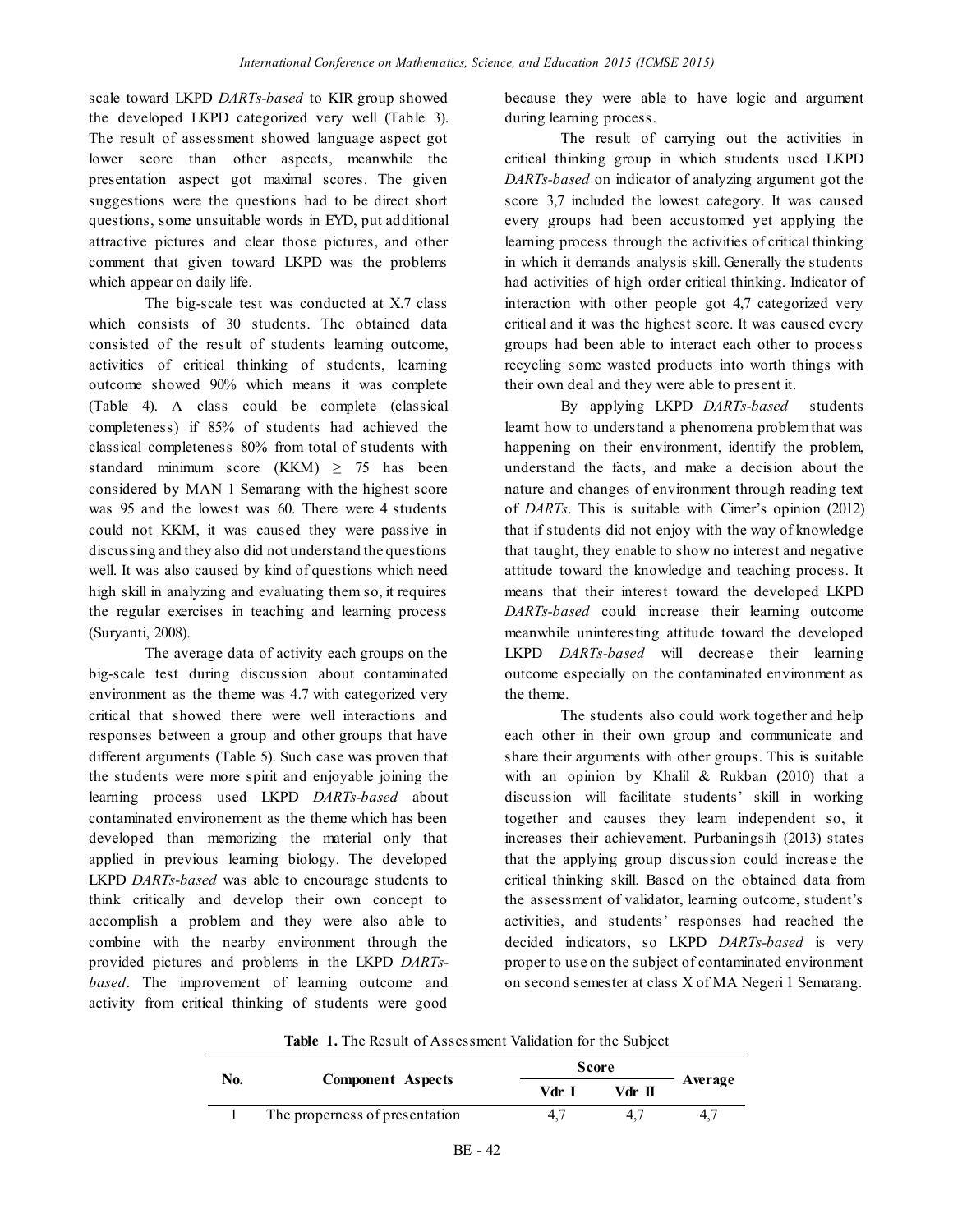*International Conference on Mathematics, Science, and Education 2015 (ICMSE 2015)*

|   | Category                   | Very well |     |      |
|---|----------------------------|-----------|-----|------|
|   | Total of average Vdr       |           |     | 4,5  |
|   | Average                    |           |     | 13,5 |
| 3 | The properness of language | 4,7       | 4.3 | 4,5  |
|   | The properness of content  | 4,0       | 4,8 | 4.4  |

| No. |                                | Score | Average   |      |
|-----|--------------------------------|-------|-----------|------|
|     | <b>Component</b> Aspects       | Vdr I | Vdr II    |      |
|     | The properness of presentation | 4,3   | 4,7       | 4,5  |
| 2   | The properness of content      | 4,3   | 5         | 4,7  |
| 3   | The properness of language     | 4.4   | 4,0       | 4,2  |
|     | Average                        |       |           | 13,4 |
|     | Total of average Vdr           |       |           | 4,5  |
|     | Category                       |       | Very well |      |

#### **Table 3.** The Result of Small-scale of Students' Response toward the Clarity of LKPD *DARTs-based*

| No. | Assessment aspects             | Average   |
|-----|--------------------------------|-----------|
|     | The properness of presentation | 4,3       |
| 2   | The properness of language     | 4,1       |
| 3   | The properness of content      | 4,2       |
|     | Average                        | 4.2       |
|     | Category                       | Very well |

# **Table 4.** The Completeness of Students Learning

| $\text{Class}$      | Number of<br>students | Complete | <b>Incomplete</b> | The average<br>test score | The highest<br>score | The lowest<br>score | <b>Completeness</b> |
|---------------------|-----------------------|----------|-------------------|---------------------------|----------------------|---------------------|---------------------|
| Experiment<br>class | 30                    |          |                   | 70                        | Q٢                   | 60                  | 90%                 |

# **Table 5.** The Accomplished Activity of Students' Critical Thinking by Using LKPD *DARTs*

| N <sub>0</sub> | <b>Critical Thinking Skills</b>                           | <b>Total</b><br><b>Indicator</b> | Category             |
|----------------|-----------------------------------------------------------|----------------------------------|----------------------|
| 1              | Focus on questions on basic explanation                   | 3,8                              | Critical             |
| $\overline{2}$ | Analyze arguments                                         | 3,7                              | Critical             |
| 3              | Question and answer the clarified and challenge questions | 4,0                              | Critical             |
| 4              | Consider if the source can be trusted or not?             | 4,1                              | Critical             |
| 5              | Observe and consider the result of observation            | 4,3                              | Very Critical        |
| 6              | Deduce and consider the deduction                         | 4,3                              | Very Critical        |
| 7              | Induce and consider the result of induction               | 4,3                              | Very Critical        |
| 8              | Make and examine the values of decision                   | 4,3                              | Very Critical        |
| 9              | Identify terms and consider definitions                   | 4,4                              | Very Critical        |
| 10             | Identify assumptions                                      | 4,5                              | Very Critical        |
| 11             | Decide an action                                          | 4,5                              | Very Critical        |
| 12             | Interact with other people                                | 4,7                              | Very Critical        |
|                | <b>Total score of Activity of Critical Thinking</b>       | 50,71                            |                      |
|                | Average of Activity of Critical Thinking                  | 4,2                              |                      |
|                | <b>The Entire Categories</b>                              |                                  | <b>Very Critical</b> |